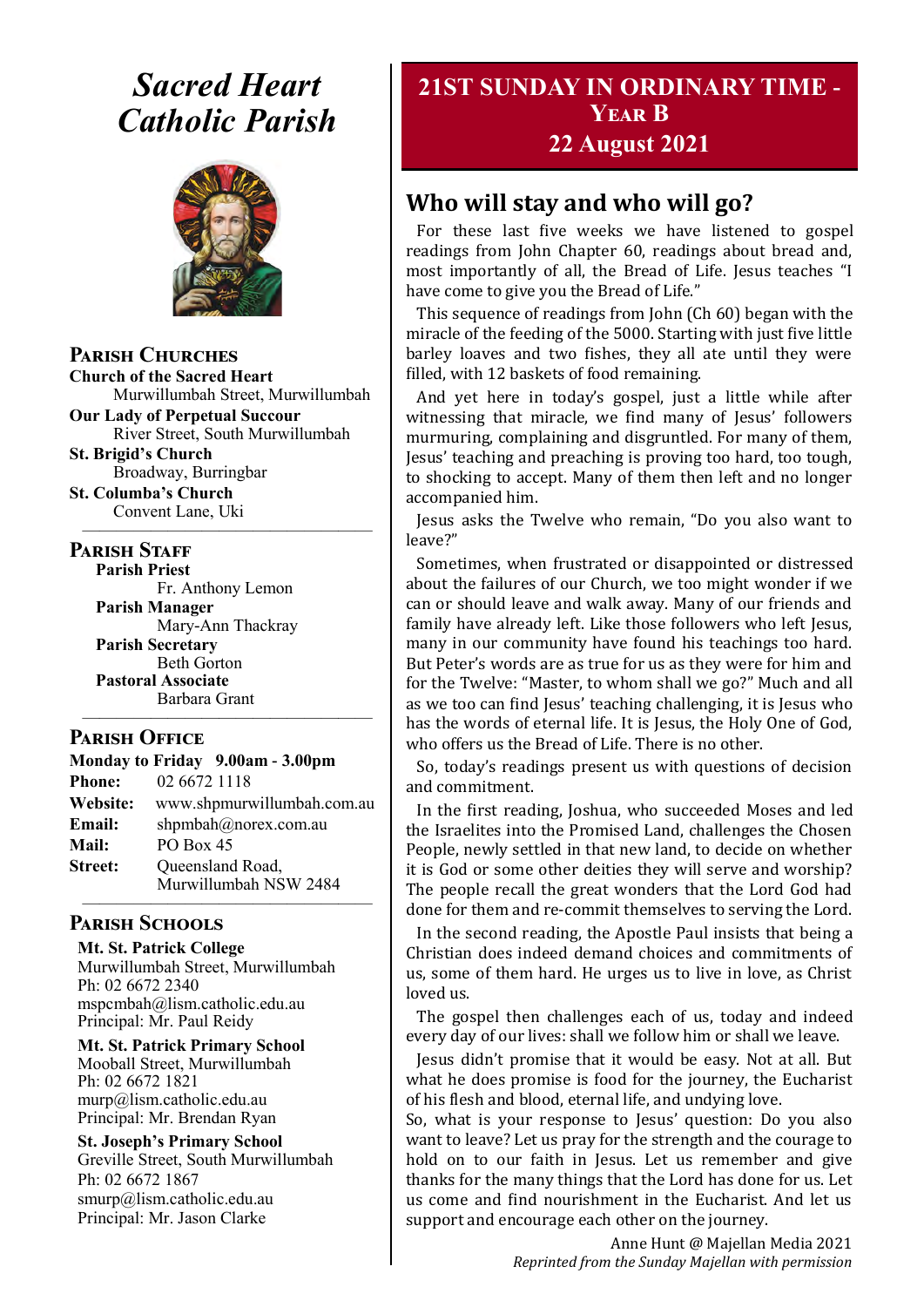# This week in the Parish 22 - 29 August

Sunday 22 21st SUNDAY IN ORDINARY TIME - YEAR B NATIONAL DAY OF PRAYER 8:00 am - Mass - [online Mass](https://www.youtube.com/channel/UCQUNxgDO5WeZpoYNeJK24gA) with Fr Anthony 24-27 August NO WEEKDAY MASSES THIS WEEK Saturday 28 6:00 pm - Vigil Mass Sunday 29 22nd SUNDAY IN ORDINARY TIME - YEAR B SOCIAL JUSTICE SUNDAY 8:00 am - Mass 10:00 am - Mass 12 noon - Baptisms

*Mass times and baptism time for next weekend 28-29 August 2021 are subject to change depending upon future NSW health orders.*



**THE PARISH OFFICE** 

**is closed to visitors during the current lockdown; however we are still available by email & phone E: shpmbah@norex.com.au T: 6672 1118 M: 0413 277 700**

# **Please Pray For**

**Recently Deceased:**  Phil Marshall

**Those Who Are Sick:**  James Wallace

#### *Readings for today and next Sunday:*

**21st SUNDAY IN ORDINARY TIME - Year B**  Joshua 24:1-2, 15-18; Eph 5:21-32; Jn 6:60-69 **22nd SUNDAY IN ORDINARY TIME - Year B**  Deut 4:1-2, 6-8; James 1:17-18, 21-22, 27; Mk 7:1-8, 14-15, 21-23

# **Reading Roster**

**28/29 August - 22nd Sunday in Ord Time - Yr B 6pm Vigil:** Lyndy Severs **Sunday 8am:** Peter Callaghan **Sunday 10am:** Ed Egan

This weekend Fr Anthony will be using Preface of Ordinary Time I and Eucharistic Prayer II.

#### **Wednesday Word**

Copies of Wednesday Word, with this weekend's readings. will be with your Bulletin this weekend.

## **Acknowledgement of Country**

## **Make a Spiritual Connection**

An ancient practice of the Church for those who cannot be present at Mass is to make a spiritual communion. We have a simple prayer you can pray with longing in your heart to be united to Jesus.

## **PRAYER FOR SPIRITUAL COMMUNION**

My Jesus, I believe that You are present in the Most Holy Sacrament. I love You above all things, and I desire to receive You into my soul. Since I cannot at this moment receive You sacramentally, come at least spiritually into my heart. I embrace You as if You were already there and unite myself wholly to You. Never permit me to be separated from You. Amen.

# **Social Justice Sunday 29 August**

*This year, the Australian Bishops' Social Justice Statement,* **Cry of the Earth, Cry of the Poor***, invites us to join in responding to Pope Francis' invitation to take a seven-year journey towards total ecological sustainability guided by seven Laudato Si' Goals. The Statement provides theological foundations to ground and inspire our efforts to care for creation while responding to the needs of the disadvantaged and excluded.* 

*More information: ACBC Office for Justice, Ecology and Peace, www.social justice. catholic.org.au or phone (02) 6201 9845.* 

*Statements will be available in the Church next Sunday.* 

*We would like to acknowledge the Bundjalung people who are the Traditional Owners of this land on which we gather and pray today. We pay our respects to the Elders past, present and emerging, and extend that respect to other Aboriginal and Torres Strait Islander people past, present and emerging.*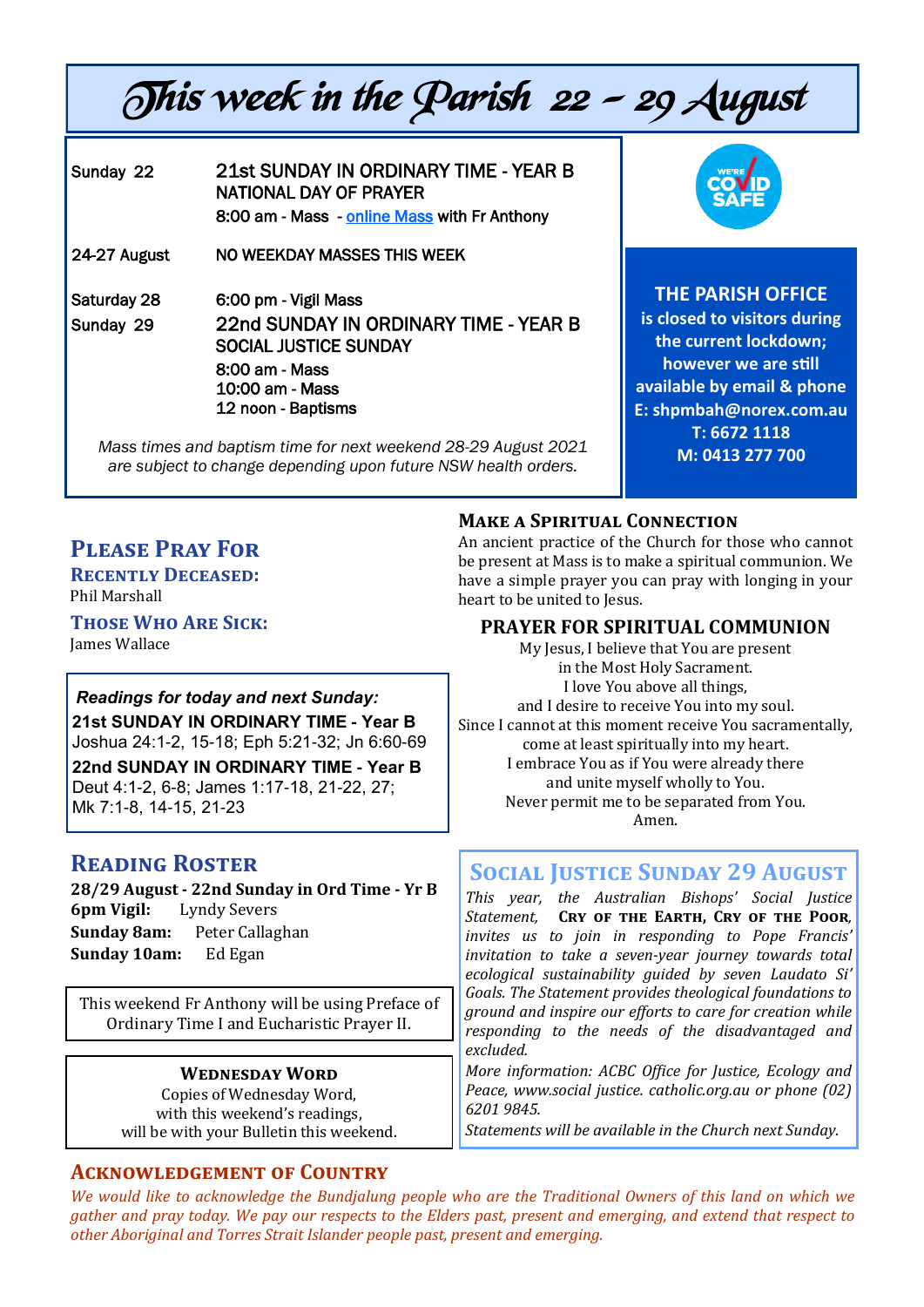AUSTRALIA

**PRAYS Sunday 22 August 2021**

THE CHURCH TOGETHER IN PRAYER **'LORD HAVE MERCY'** "OUR EYES LOOK TO THE LORD OUR GOD TILL HE SHOWS US HIS MERCY" - Ps. 123:2 WE ARE DRAWN TOGETHER TO PRAY GIVEN THE CURRENT LEVEL OF NEED AND DISTRESS CAUSED BY COVID-19



The team at the [National Day of Prayer & Fasting,](https://www.nationaldayofprayer.org.au/the-executive-team/) in consultation with many church leaders and prayer networks, including Bishop Philip Huggins and the [National Council of Churches,](https://www.ncca.org.au/) is calling Australia to united prayer in the light of the current COVID-19 crisis.

We are drawn to pray together across the land, given the current level of need and distress.

Our theme is found in this beautiful liturgical prayer: "*Lord have mercy — Jesus have mercy*".

Inspiration for this prayer is found in the story of the blind beggar in Luke 18:35 and his cry to Jesus for healing.

This simple prayer for mercy is found throughout the scriptures in both the Old and New Testaments.

> "*Our eyes look to the Lord our God till He shows us His mercy.*" Ps. 123:2

> > Are you thinking of<br>becoming a Catholic?

Participants are of course encouraged to add to this prayer, and also to fast as they feel led.

**"Our eyes look to the Lord our God till He shows us His mercy."** *—Psalm 123:2*

REGISTER FOR ZOOM LINK + DAILY DEVOTIONS AT: NATIONALDAYOFPRAYER.ORG.AU/LORDHAVEMERCY

# **PRAYER**

#### **during the coronavirus pandemic**

Mary, Help of Christians, we fly to you today as your beloved children. We ask you to intercede for us with your Son, as you did at the wedding in Cana.

Pray for us, loving Mother, and gain for our nation and world, and for all our families and loved ones, the protection of God's holy angels, that we may be spared the worst of this illness.

For those already afflicted, we ask you to obtain the grace of healing and deliverance. Hear the cries of those who are vulnerable and fearful, wipe away their tears and help them to trust.

In this time of trial and testing, teach all of us in the Church to love one another and to be patient and kind. Help us to bring the peace of Jesus to our land and to our hearts.

We come to you with confidence, knowing that you truly are our compassionate mother, health of the sick and cause of our joy. Shelter us under the mantle of your protection, keep us in the embrace of your arms, help us always to know the love of your Son, Jesus. Amen.

# $RCHA$ **INVITATION TO ALL WHO WOULD Like To Know About THE CATHOLIC FAITH**

# **RCIA –A Journey in Faith**

Since Jesus invited His first followers to "Come, follow me", the image of journey has been used to describe Christian discipleship.

**The Right of Christian Initiation of Adults - RCIA** programme provides a setting where the Catholic faith can be explored and the journey of faith can be celebrated within the local Church community.

The RCIA Programme begins with an Enquiry Night to assist:

- Those who might be considering joining our Catholic community.
- Those who would like to know more about the RCIA programme.
- Those parishioners who are interested in supporting our candidates.
- Those who wish to know more about their Faith.

If you are interested to learn more about the Catholic Faith, please phone Barbara at the Parish Office 6672 1118 or email at shpmbah@norex.com.au